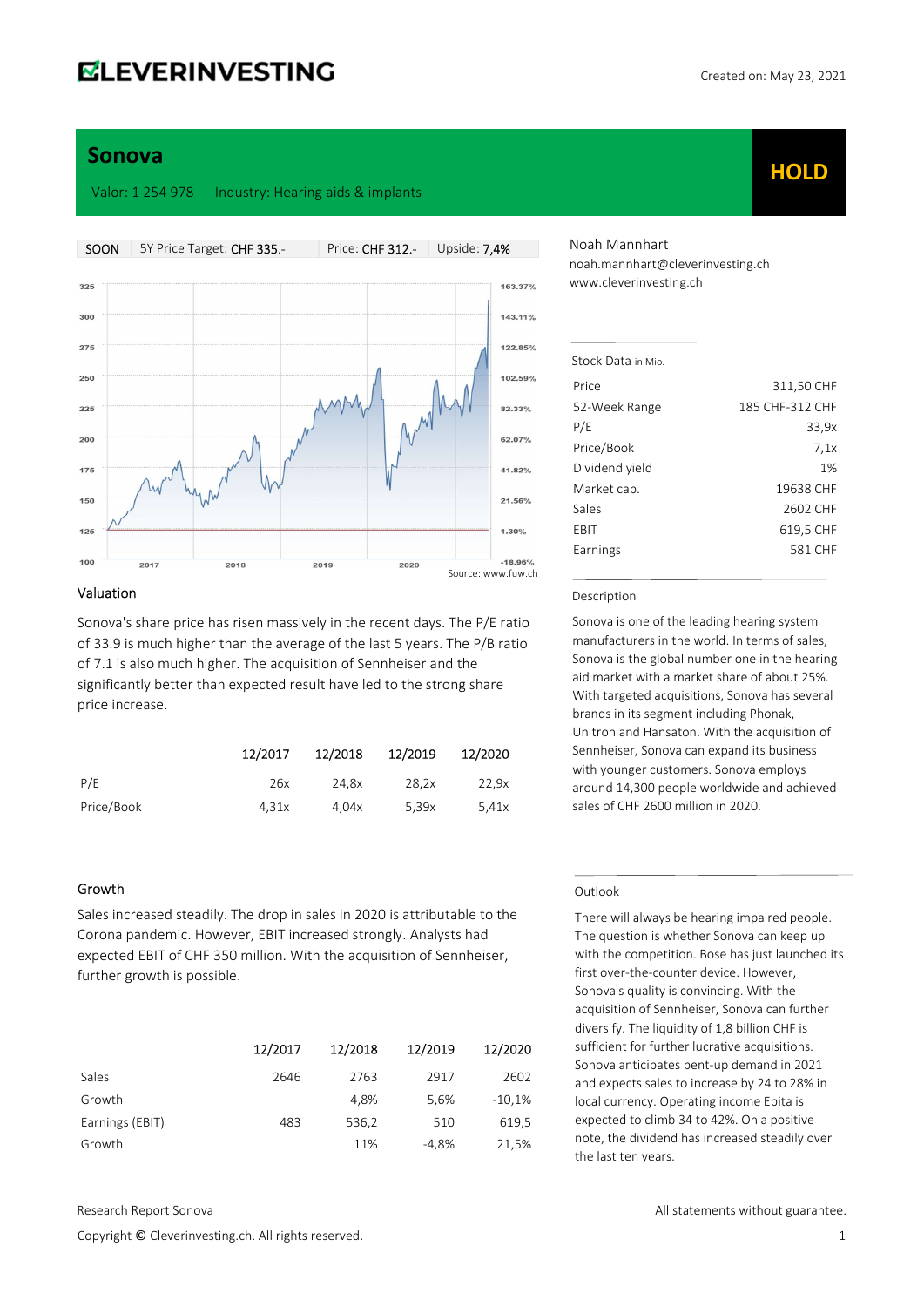# **ELEVERINVESTING**

## Efficiency

The return on sales is very high at 16.6%. It is pleasing to note that this has been steadily increased. Compared to the competition, Sonova's return on sales is considerably higher.

|                    | 12/2017 | 12/2018 | 12/2019 | 12/2020 |
|--------------------|---------|---------|---------|---------|
| Return on sales    | 14.6%   | 15.1%   | 16.4%   | 16,6%   |
| Sales per employee | 170.037 | 185.783 | 187.463 | 192.104 |

## Profitability

The return on equity is very high at 24.4%. Compared with the competition, it is roughly on a par. The steadily increasing return on equity is due to the declining equity ratio.

|                    | 12/2017 | 12/2018 | 12/2019 | 12/2020 |
|--------------------|---------|---------|---------|---------|
| Return on equity   | 17.5%   | 18.9%   | 22.1%   | 24.4%   |
| e.g. GN Store Nord | 24,7%   | 24.4%   | 30,0%   | 24,2%   |

## Balance sheet quality

With liquid assets of CHF 1.8 billion, Sonova's balance sheet is very stable. Further acquisitions are therefore possible. Debt is at a lower level. Sonova intends to use the high liquidity to buy back own shares worth up to 700 million CHF.

|                   | 12/2017 | 12/2018 | 12/2019 | 12/2020 |
|-------------------|---------|---------|---------|---------|
| Equity ratio      | 57,5%   | 55.4%   | 45.2%   | 46.8%   |
| Net. Liquidity    | 556,5   | 385,8   | 457.9   | 1779    |
| Debt-equity ratio | 74%     | 81%     | 121%    | 114%    |

## SWOT-Analysis

| <b>Strengths</b>                                                                                                                                     | Weaknesses                                                                                                        |
|------------------------------------------------------------------------------------------------------------------------------------------------------|-------------------------------------------------------------------------------------------------------------------|
| • Global market share of just under 25%.<br><b>Extremely solid financial position.</b><br>Steadily increasing dividend.<br>■ Strong growth.          | • The acquisition of Audionova has disappointed and has<br>not yet met expectations.<br>• Declining equity ratio. |
| <b>Opportunities</b>                                                                                                                                 | <b>Threats</b>                                                                                                    |
| • The acquisition of Sennheiser offers a further area of<br>business.<br>■ The job cuts and other measures will lead to lower<br>operating expenses. | • More competition from Bose etc.<br>■ Strong price increase in the last week (high valuation).                   |

#### Appointments

GA: 15.06.2021, Zürich-Oerlikon Year-end figures: 17.05.2021 Quarterly statement: 15.11.2021

#### Website

https://www.sonova.com

Investor Relations Thomas Bernhardsgrütter Tel. 058 928 33 33 E-Mail: ir@sonova.com